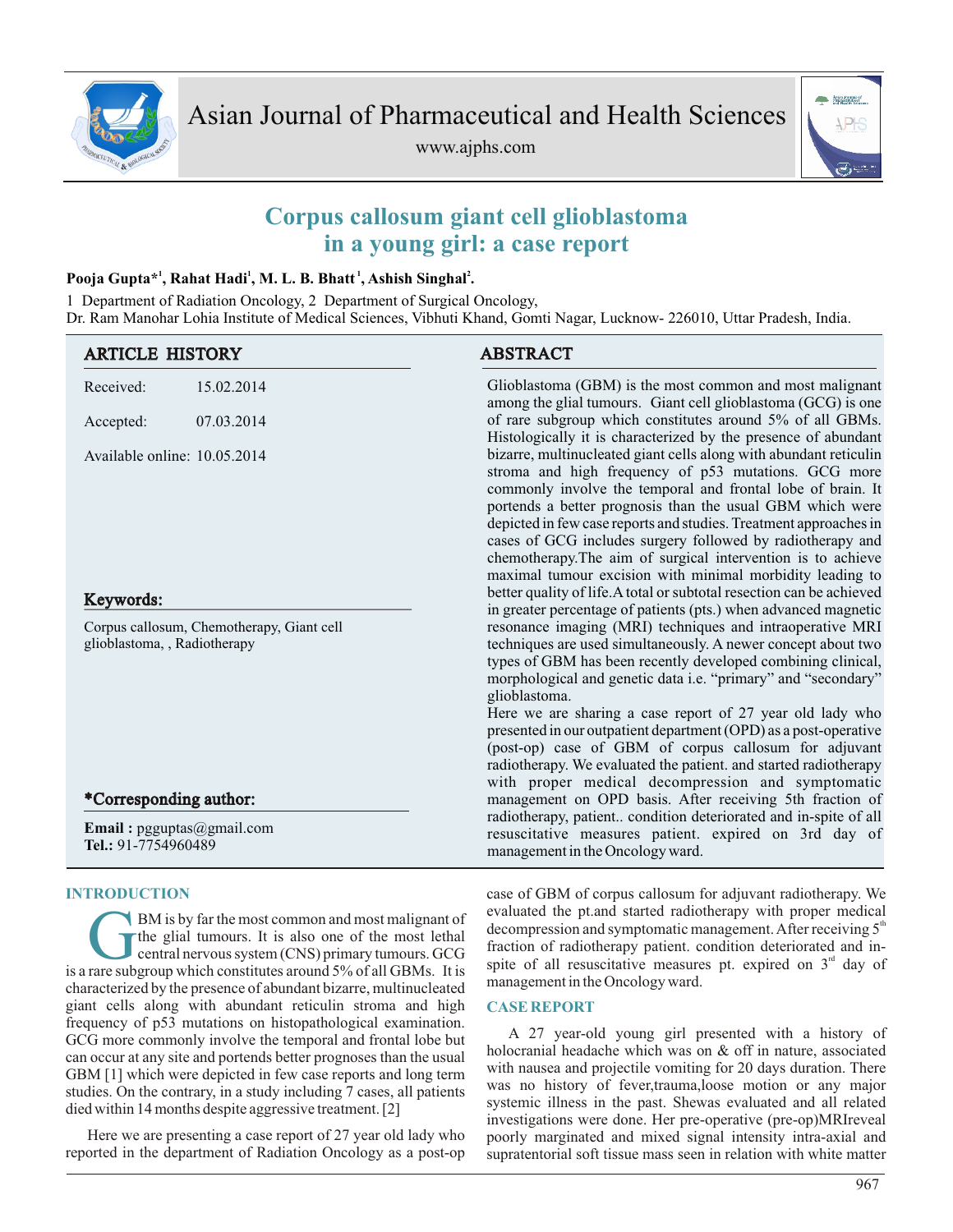of both frontal lobe and genu of corpus callosum with moderate surrounding oedema.[Figure 1 A& B]Post contrast study of same scan shows heterogeneous peripheral and nodular enhancement with interspersed non-enhancing cystic component. [Figure 2]

After proper evaluation, she got operated outside on 05/12/13 with left pterional craniotomy and decompression. Her postoperative histopathology report, which was again done outside reveal corpus callosum GCG grade IV.

She was referred to Radiation Oncology department on 7/12/13. Her general and systemic examination was unremarkable. On neurological examination, she was well oriented to time place and person. Her motor and sensory system along with reflexes was within normal limits. Her only complaint was holocranial headache with nausea.After complete workup she was advised one course of adjuvant chemotherapy (tab temozolamide 250 mg once a day for 5 days) after which she had 60% subjective improvement in symptoms. Twenty days after shewas started on radiotherapyas per plan (phase one 45 Gy in 25# @1.8 Gy/ #,five fractions per week on Linear Accelerator,Elekta synergy with 6X photon energy). She tolerated well till five fractions which she received in morning but in afternoon, she again got headache of holocranial naturewith nausea & vomiting. She was given symptomatic treatment but the severity of symptoms increased within 2 days and she got admitted in in-patient wardwith neurological deterioration. Neurology consultation was opted and on examination it was found that she was drowsy, her pupils were nonreactive to light bilaterally,and all deep tendon reflexes were absent. All emergency measures were taken but in-spite of all efforts, pt. could not revive and died on third day of admission. Since pt. was on respiratory support and her general condition was not good, no further active intervention taken and no radiological scans were done but possibility of brain herniation was made at that time of



**Fig. 1A :** Preoperative MRI without contrast T1 flair axial view showing poorly marginated and mixed signal intensity intraaxial and supratentorial soft tissue mass lesion with white matter of both frontal lobes and genu of corpus calosum with moderate surrounding oedema.

examination by the neurologist.To delineate one of the causes of death in adults with supratentorial GBM ismost likely due to brain herniation. It is the most common side effect of a brain tumour. It may be axial, transtentorial, subfalcine, tonsillar. It can be caused by the intracranial pressure brought by surgery to remove the tumour. It is also caused when brain tissue, cerebrospinal fluid, and blood vessels are moved or pressed away from their usual position in the head.

#### **DISCUSSION**

GBM is the most common and most malignant primary brain tumour in adult pt. The 2007 WHO classification of tumours of the CNS codifies 3 main variant of GBM: pleomorphic cell GBM (PCG), gliosarcoma, and GCG. [3] Previously termed as monstrocellular tumour due to the macro size of its cells, the glial origin of these tumours has now been confirmed on electron microscopy and immunohistochemistry (IHC).

GCG, defined as GBM with predominance of giant cells, is a rare subgroup and is often considered as a variant of GBM, classified as grade 4 tumour of WHO classification, although they might be considered as midway between grade 3 and 4 glioma, as they are prognostically better in terms of survival than the grade 4 GBM. [4] The mean age at presentation has been calculated to be 51 years with male predominance. About 9% of the cases were under 20 years of age and 6% of cases were under 10 years of age, 35% occurring in people under 40 years. The duration of symptoms is usually short and clinical presentation is similar to GBM.GCG predominates in the cerebral hemispheres, mainly sub-cortically in the temporal and parietal lobes. [5] Other possible primary locations include the cerebellum, the lateral ventricles, the optic chiasm, and the spinal cord. The lesion can be multifocal. [6] MRImay reveal a contrast enhancing heterogeneous mass with solid and cystic areas, hypo-intense on T1 weighted sequences and hyperintense T2 weighted sequences



**Fig. 1B :** Preoperative MRI post contrast axial viewshowing heterogenous peripheral andnodular enhancement with interspersed non enhancing cystic component.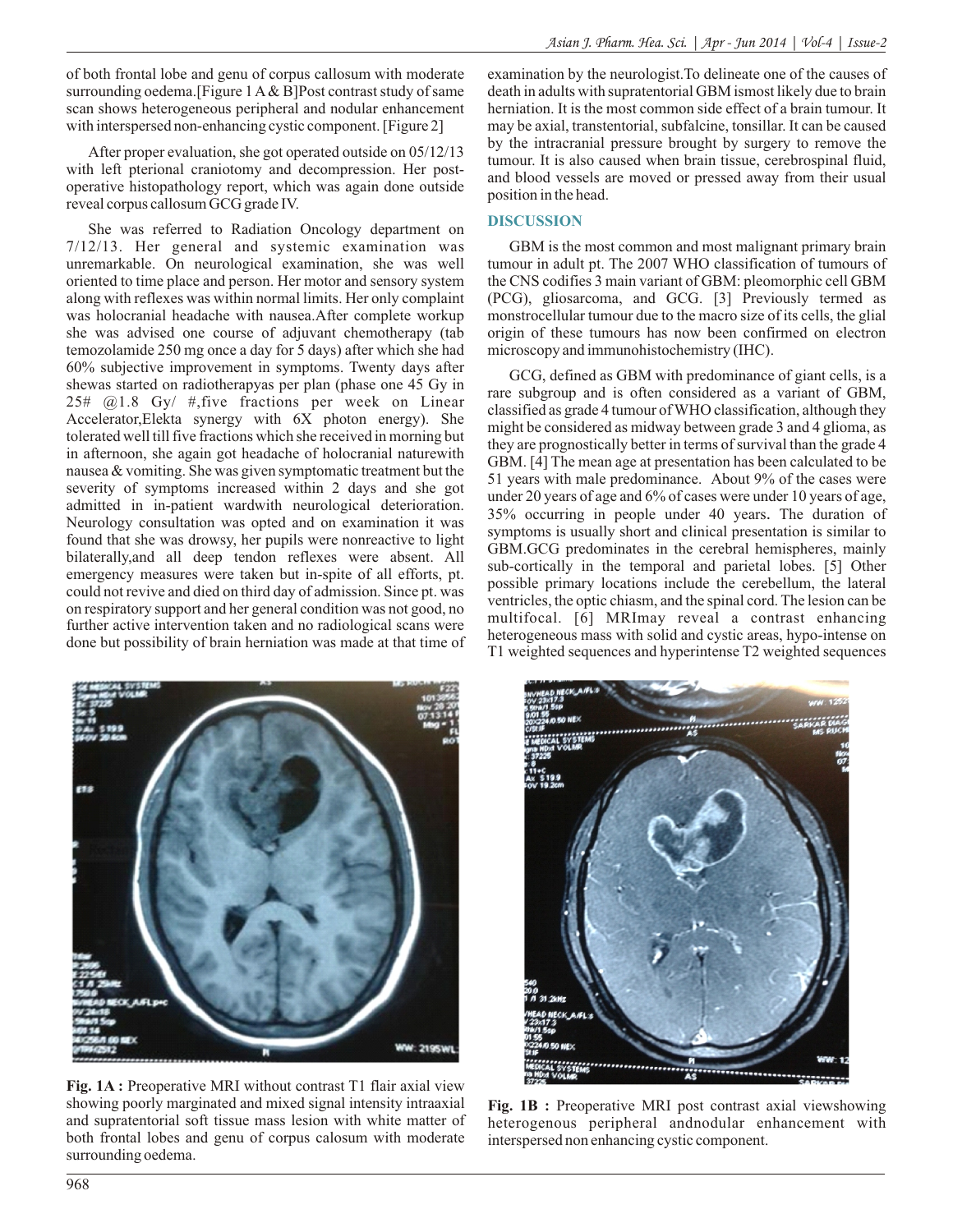

**Fig. 2 :** Preoperative MRI post contrast coronal view showing the mass as described in figure 1A&B.

#### surrounded by oedema. [7]

Microscopically, they are highly cellular lesions comprising of abundant giant cells reaching size up to 500 nm with nuclei of varying sizes, shapes, and number; abundant stromal reticulin fibres can be found in many along with necrosis, mainly in a pseudo-palisading or large ischemic forms. The correct origin and classification of these tumours have been elucidated by means of IHC profiles. The glial origin of these tumours has been supported by means of positivity for Glial Fibrillary Acidic Protein (GFAP), thus abandoning the usage of the previous term monstrocellular tumour. IHC studies have also shown positivity for S-100, vimentin, alpha 1 anti-chymotrypsin. [8] Most of molecular and genetic markers are still lacking confirmation; currently, only two markers, O<sup>6</sup>-methylguanine-DNA methyltransferase (MGMT) promoter methylation and isocitrate dehydrogenase1 (IDH1) mutations, are commonly accepted genetic biomarkers for pts. with GBM. [9]

An important differential diagnosis both clinically and histologically to be considered is pleomorphic xanthoastrocytoma (PXA). The features which are in favour of GCG are quicker evolution of seizures, numerous great-sized giant cells, numerous mitoses, atypical mitoses, and pseudopalisading pattern of necrosis. IHC profiles such as neuronal antigens and p53 will also aid in differentiating between the two with positivity for p53 and negativity for neuronal nuclear antigen, neurofilament protein, and synaptophysin favouring GCG. [10]

Treatment approaches in cases with GCG include surgery followed by radiotherapy and chemotherapy. The tumour has been variably described as friable, partially cystic, moderately

vascularized, amenable to suction or as solid, firm, and well demarcated and with a good cleavage plane, adhesion to the dura can occur. The aim of surgical intervention is to achieve maximal tumour excision with no or with minimal patient deterioration.A total or subtotal resection can be achieved in a greater percentage of pts. when advanced MRI techniques and intraoperative MRI techniques are used. [11].The treatment strategy has generally included surgery which by itself may offer 32 weeks of mean survival time. Radiotherapy has proven beneficial, adding 25 weeks to the total mean survival time. Use of chemotherapy has been described as well, although protocols are quite variable.The standard regimen for radiotherapy and chemotherapy includes fractionated focal irradiation in daily fractions of 2 Gy given as 5 days per week for 6 weeks, a total of 60 Gy, and continuous daily cap temozolamide (75 mg per m<sup>2</sup> body-surface area per day, 7 days a week from the first to the last day of radiotherapy without any gap), followed by 6 cycles of adjuvant cap temozolamide  $(150 \text{ to } 200 \text{ mg per m}^2 \text{ for } 5 \text{ days during each } 28\text{-days cycle}).$  [12] .A positive relationship has been shown between the length of survival of patients with GBM and the presence of the giant cell variety. The more circumscribed radiologic and histopathology appearance of GCG may permit more complete resection and thus improve prognosis compared with GBM. [13]

To evaluate complication and sudden death from GBM, there are some studies seen in literature. In a study of 3 cases of sudden death with neurological symptoms due to GBM was evaluated and a new concept about two distinct type of GBM has been developed.Combining clinical, morphological, molecular and genetic data the concept has emerged of "primary" and "secondary" glioblastoma, although it is unclear how to distinguish this differentiation, or the extent to which it is therapeutically and prognostically relevant. [14].Like astrocytoma of lower grade, GBM may be discovered on evaluation for seizures or headache but unlike lower-grade lesions who's infiltrating and insinuating qualities carry the cells unobtrusively into intact parenchyma with little resultant mass effect, at least initially, GBM are often expansive and oedema generating. As a result, they are more likely to produce frank neurological deficits and sign of increased intracranial pressure: a subset present in sudden, stroke-like fashion as a consequence of intratumoral haemorrhage.

The features of intratumoral vascular proliferations, in fact, have a constant correlation with the prognosis. In GBM vascular proliferation assumes two forms. Most common is a well-known variant that forms globular masses resembling the glomerular tufts of the kidney, this proliferation, now referred to as "microvascular proliferation". The second form of vascular hyperplasia has a more legitimate claim to the term "endothelial proliferation" since it is intraluminal and consists largely of endothelial cells within small to medium-sized vessels. Endothelial proliferation is less common than glomeruloid microvascular proliferation and it appears to have a more constant correlation with high-grade glioma and a poor prognosis. [15]

## **CONCLUSION**

GCG has a more benign entourage than common GBM. Neverthless the individual patient variables, biological features of tumour and complication, despite giant cell morphology, should be well taken into account since an omnious course is also a possibility.Adequate treatment with surgery, chemotherapy and radiotherapy is beneficial along with daily patient. monitoring